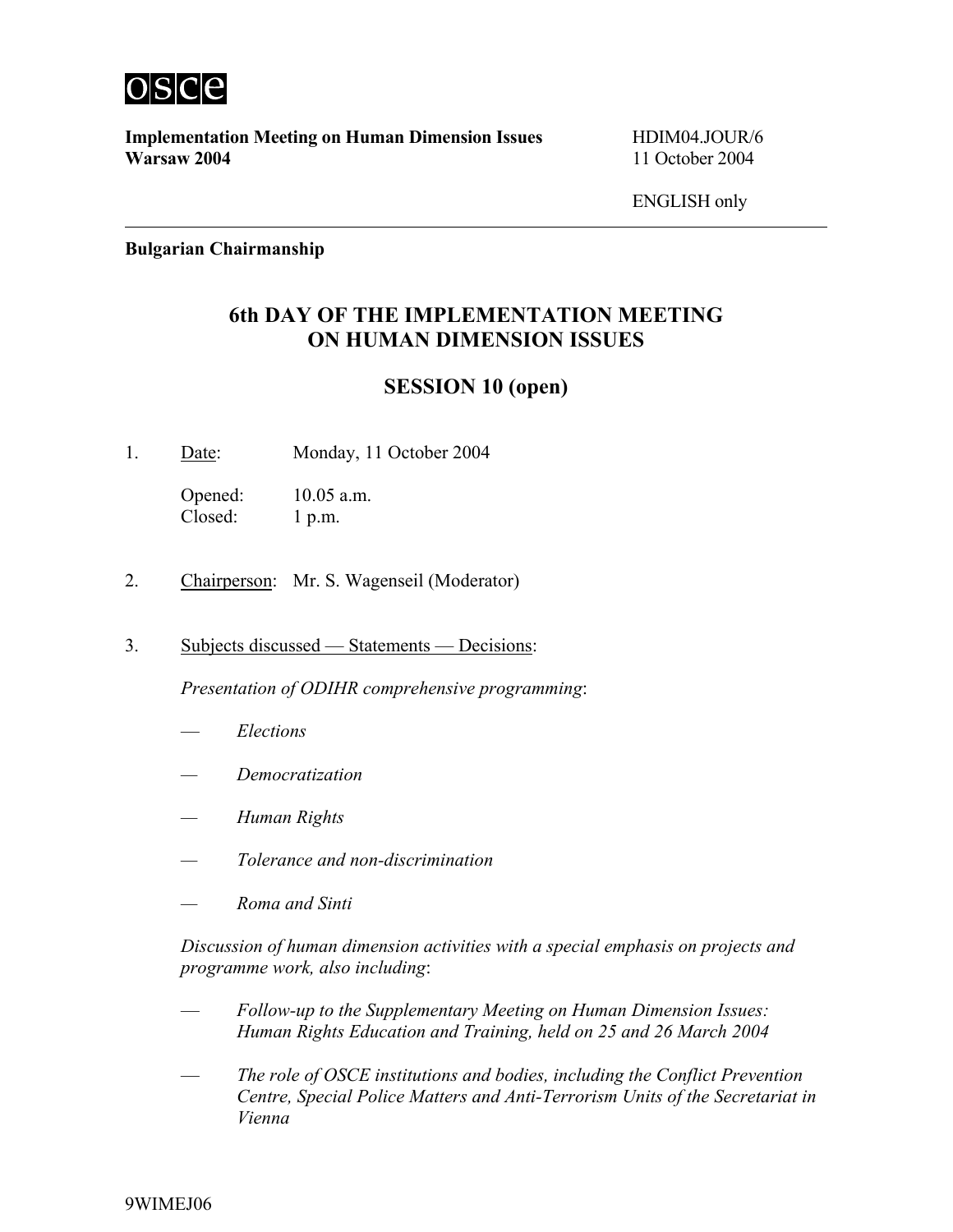— *The Human Dimension activities of OSCE missions and field operations*

ODIHR, OSCE Presence in Albania, Council of Europe, The Norwegian Helsinki Committee, European Dialogue, Turkey, Switzerland, Human Rights Educational Centre, International Committee of the Red Cross, Social Technologies Agency, Canada, Slovenia, United States of America, Ireland (also on behalf of the European Union), OSCE Conflict Prevention Centre, Russian Federation, OSCE Office in Minsk

## 4. Next meeting:

Monday, 11 October 2004, at 3 p.m., in the Plenary Hall